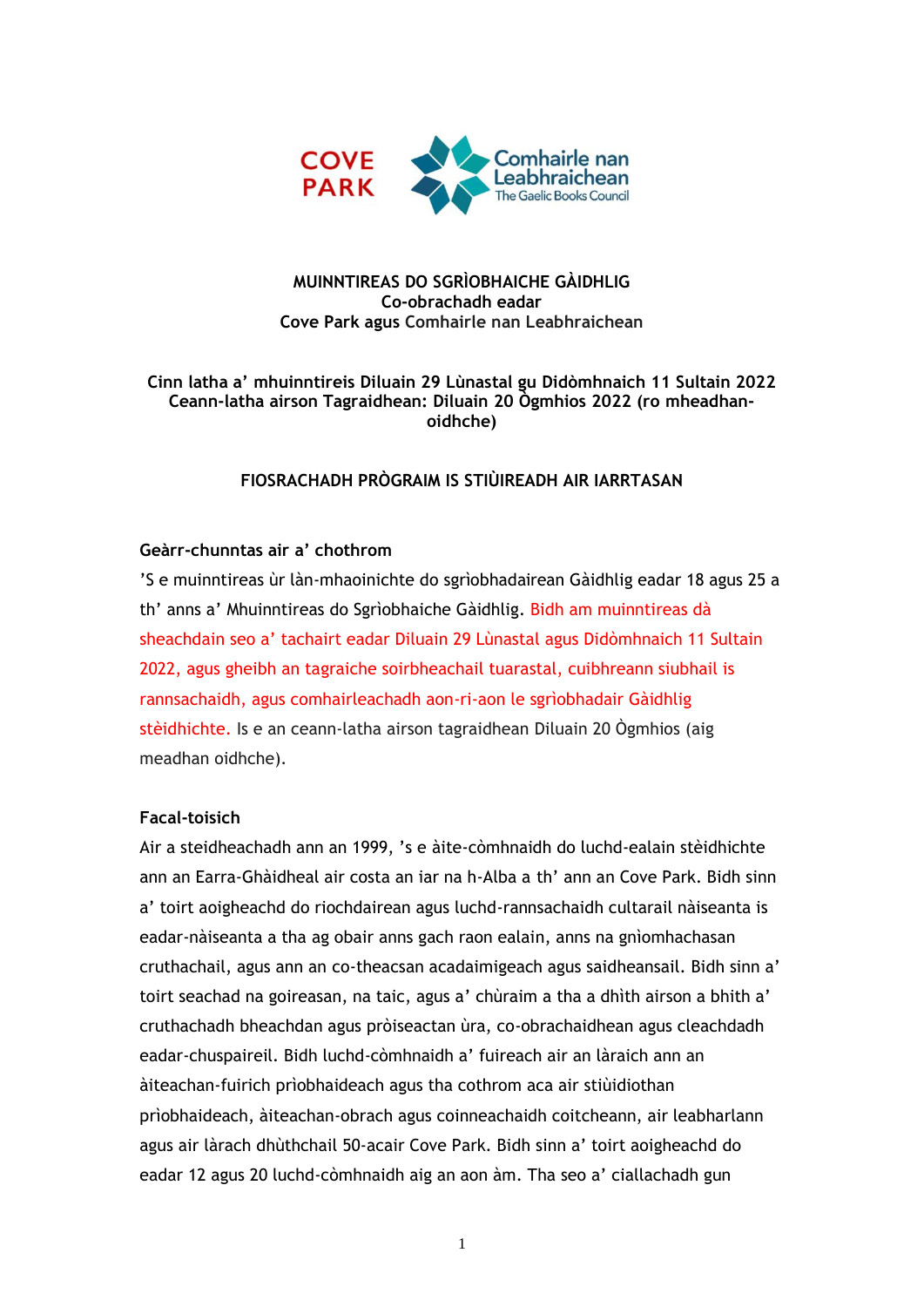urrainn do gach neach-còmhnaidh coinneachadh agus obrachadh còmhla ri daoine agus buidhnean bho fharsaingeachd de chùl-raointean agus aig diofar ìrean nan dreuchd. Bidh sinn a' cur thachartasan neo-fhoirmeil air dòigh eadar diofar luchdealain gus deasbad a bhrosnachadh, bheachdan is eòlasan a cho-roinn, agus gus ceanglaichean ùra a dhèanamh.

Ann an 2021 thug Cove Park a-steach modal stèidhichte air rannsachadh gus obair thar-chuspaireil a chruthachadh agus fiosrachadh coitcheann mu chùisean cruinneil cudromach. Tha seo stèidhichte air a' bheachd gu bheil rannsachadh ealaineach ann an suidheachadh gun samhail gus cuid de na duilgheadasan as miosa a th' againn fhuasgladh, agus gu bheil cumhachd cruth-atharrachail nan ealan air a mheudachadh tro cho-obrachadh agus iomlaid le cuspairean eile, a' gabhail asteach rannsachadh acadaimigeach agus saidheansail. Aig an aon àm ri co-labhairt COP26 san t-Samhain 2021, chuir sinn a' chiad rannsachadh againn air bhog rannsachadh a tha a-nis seasmhach, air èiginn na h-àrainneachd. Bhon uair sin tha cothrom air a bhith aig an luchd-còmhnaidh air fad againn pàirt a ghabhail san rannsachadh leantainneach agus a bhith a' cur ris gu gnìomhach.

Faic <http://www.covepark.org/> airson barrachd fiosrachaidh mun phrògram làithreach againn, dealbhan de làrach agus goireasan Cove Park. Tha an duilleag [Ceistean Cumanta](https://covepark.org/residencies-faq/) againn a' freagairt cheistean coitcheann mu muinntireasan Cove Park agus ruigsinneachd.

Is e **Comhairle nan Leabhraichean** a' phrìomh bhuidheann ann an Alba a tha a' toirt taic do sgrìobhadairean agus foillsichearan Gàidhlig tro phrògram thabhartasan agus cothroman leasachaidh do sgrìobhadairean. Stèidhichte ann an 1968, tha a' bhuidheann a-nis na companaidh earranta agus na carthannas clàraichte agus tha i a' faighinn maoineachadh cunbhalach bho Alba Chruthachail agus Bòrd na Gàidhlig. Bhon oifis aice ann an Glaschu, tha Comhairle nan Leabhraichean a' ruith bùth leabhraichean a bhios a' reic leabhraichean Gàidhlig do luchd-ceannaich air feadh an t-saoghail, a' cur air dòigh tachartasan ùghdaran agus seiseanan leughaidh chloinne, agus ag obair ann an com-pàirteachas le buidhnean eile air raon de dh'iomairtean gus daoine a bhrosnachadh gus tlachd fhaighinn à litreachas na Gàidhlig. Faic <https://www.gaelicbooks.org/> airson barrachd fiosrachaidh.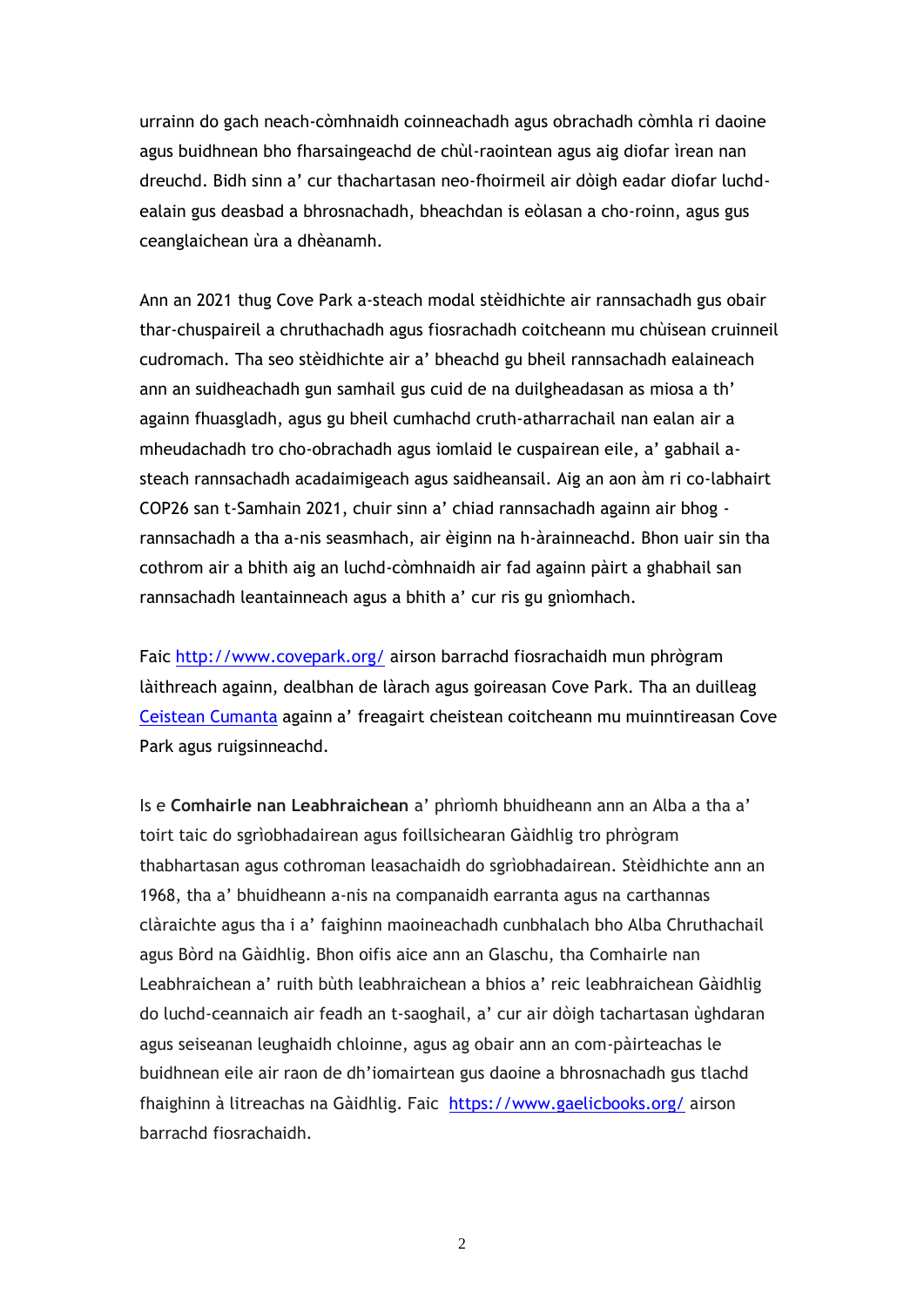## **Muinntireas do Sgrìobhaiche Gàidhlig**

Is e muinntireas ùr a tha seo a tha air a mhaoineachadh le Comhairle nan Leabhraichean agus air a chruthachadh ann an co-obrachadh le Cove Park.

## **Prìomh-fhiosrachadh**

- Bidh am muinntireas aig Cove Park a' tachairt eadar Diluain 29 Lùnastal agus Didòmhnaich 11 Sultain 2022.
- Gheibh an Sgrìobhaiche tuarastal muinntireis iomlan de £900 (£450 san tseachdain), a bharrachd air cuibhreann siubhail de suas ri £300 agus cuibhreann rannsachaidh suas ri £200.
- Gheibh an Sgrìobhaiche ceithir seiseanan comhairleachaidh aghaidh-riaghaidh còmhla ri sgrìobhadair Gàidhlig stèidhichte. Tha am pròiseact a' pàigheadh airson seo.
- Bidh an tachartas a' gabhail a-steach tachartas aig Cove Park air an dàrna sheachdain, agus aontachaidh an Sgrìobhaiche, Cove Park agus Comhairle nan Leabhraichean cruth agus sgòp an tachartais seo.
- Tha na muinntireasan air an dealbhadh gus taic a chumail ri cruthachadh obair ùr, rannsachadh agus tionnsgalachd.
- Cumaidh sgioba Cove Park taic ri rannsachadh agus riatanasan pragtaigeach ro agus rè a' mhuinntireis.

# **Na tha Cove Park a' toirt seachad**

- Àite-fuirich/àite prìobhaideach fa leth air an làraich aig Cove Park.
- Àite-obrach agus àite coinneachaidh taobh a-staigh Togalach coitcheann Jacobs, anns a bheil leabharlann cuideachd, seòmar ruith-thairis mòr le làr fiodha, cidsin is àite-ithe plana fosgailte, agus goireasan nigheadaireachd.
- Cothrom gun chrìoch air an làraich 50-acair.

# **Cò as urrainn tagradh a dhèanamh, mar a nithear tagradh, pròiseas geàrr-liosta agus taghaidh**

Airson a bhith ion-roghnach feumaidh tu a bhith nad sgrìobhaiche Gàidhlig eadar 18 agus 25 bliadhna a dh'aois a tha stèidhichte ann an Alba.

Faodar tagraidhean a chur a-steach tron **fhoirm tagraidh air-loidhne** *(ceangal ri cur a-steach)*. Feumaidh na leanas a bhith san Fhoirm Iarrtais:

• D' ainm agus fios conaltraidh.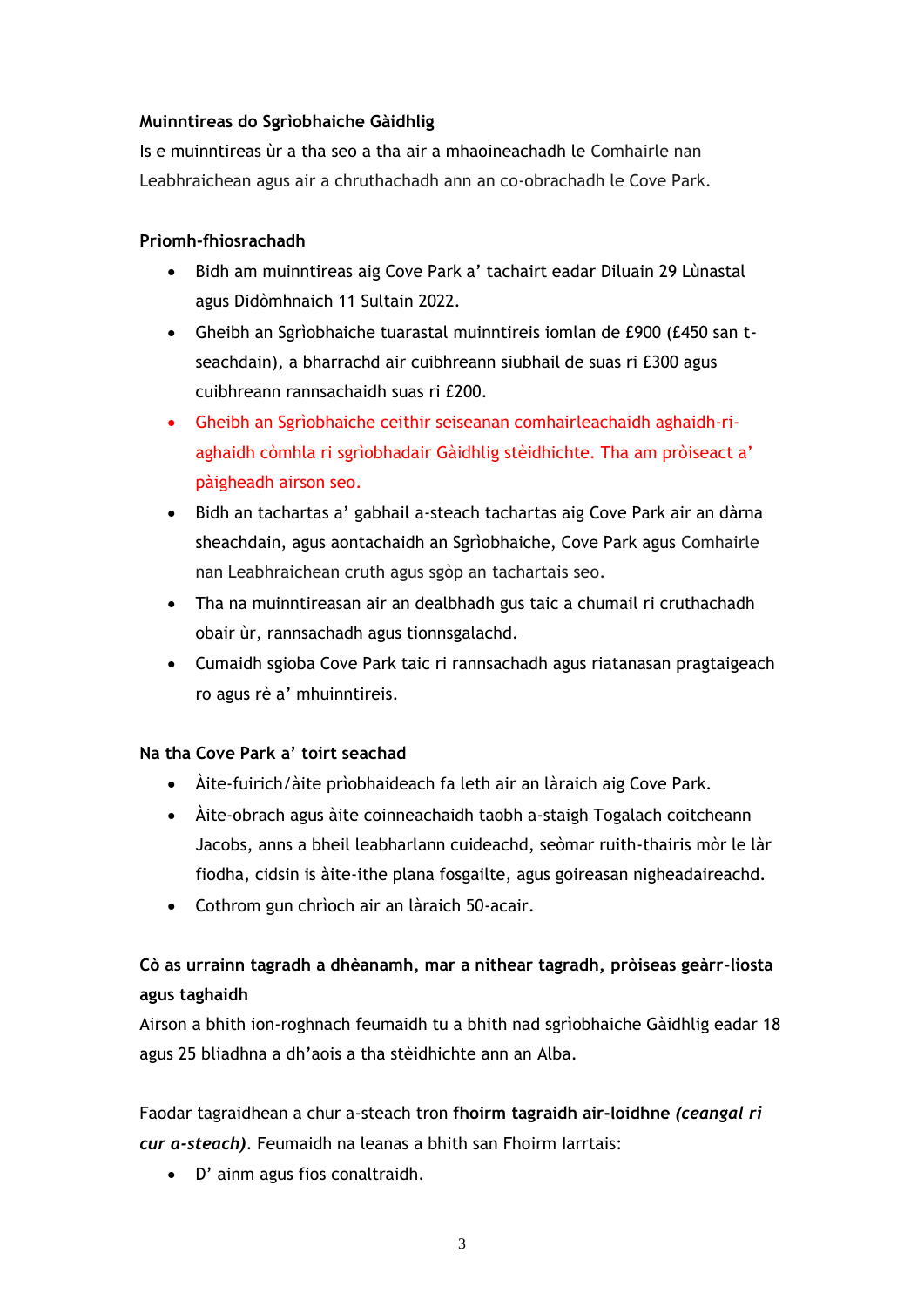- Aithris sa Ghàidhlig (500 facal no nas giorra) a' toirt cunntas goirid air an obair làithrich agad an-dràsta agus air carson a bhiodh ùidh agad anns a' chothrom muinntireis agus meantoraidh seo.
- An Cunntas-beatha agad, a' gabhail a-steach ainmean agus fiosrachadh conaltraidh aig dithis luchd-teisteanais proifeasanta, bho thidsear, oide, neach-fastaidh, mar eisimpleir (*thoir an aire nach cuir sinn fios chun luchdteisteanais agad ach a-mhàin ma thèid do thagradh a chur air a' gheàrrliosta airson agallamh* ).
- Liosta de na sampallan de dh'obair a tha thu a' toirt dhuinn.

Luchdaich suas na sgrìobhainnean a leanas no an stuth taic anns an Fhoirm Tagraidh:

• Rosg, 500 facal no nas lugha (gun a bhith nas fhaide na 2 dhuilleig). Bàrdachd, suas ri 4 dàin (gun a bhith nas fhaide na 4 duilleagan). Faodaidh tu rosg no dàin Beurla a chur a-steach mar eisimpleir den obair agad, ach dèan cinnteach gu bheil co-dhiù 50% den stuth taic agad sgrìobhte sa Ghàidhlig.

Gabhaidh sinn ri tagraidhean ann an cruth claisneachd no bhidio nam b' fheàrr leat sin seach iarrtas sgrìobhte. Ma tha thu den bheachd gu bheil ciorram ort, innis dhuinn a bheil atharrachaidhean reusanta sam bith a dhìth air a' phròiseas tagraidh a bhiodh na chuideachadh dhut. Ma tha thu airson bruidhinn air seo, no ma tha feum agad air cuideachadh le bhith a' dèanamh an tagraidh agad, cuir fios gu Riochdaire Phrògraman is Conaltraidh Cove Park, [Alex Marrs](mailto:mailto:alexmarrs) gu dìreach.

Bidh cuireadh do dh'agallamh stèidhichte air na slatan-tomhais a leanas:

- Càileachd do bheachdan agus do chuid obrach.
- Carson a tha feum agad air ùine fhada de rannsachadh is leasachadh, agus na h-adhbharan a th' agad airson cur a-steach airson a' phrògraim seo.
- An ùidh a th' agad ann a bhith ag obair taobh a-staigh coimhearsnachd de luchd-ealain.

Ceann-latha airson tagraidhean: **Diluain 20 Ògmhios 2022 (meadhan-oidhche)**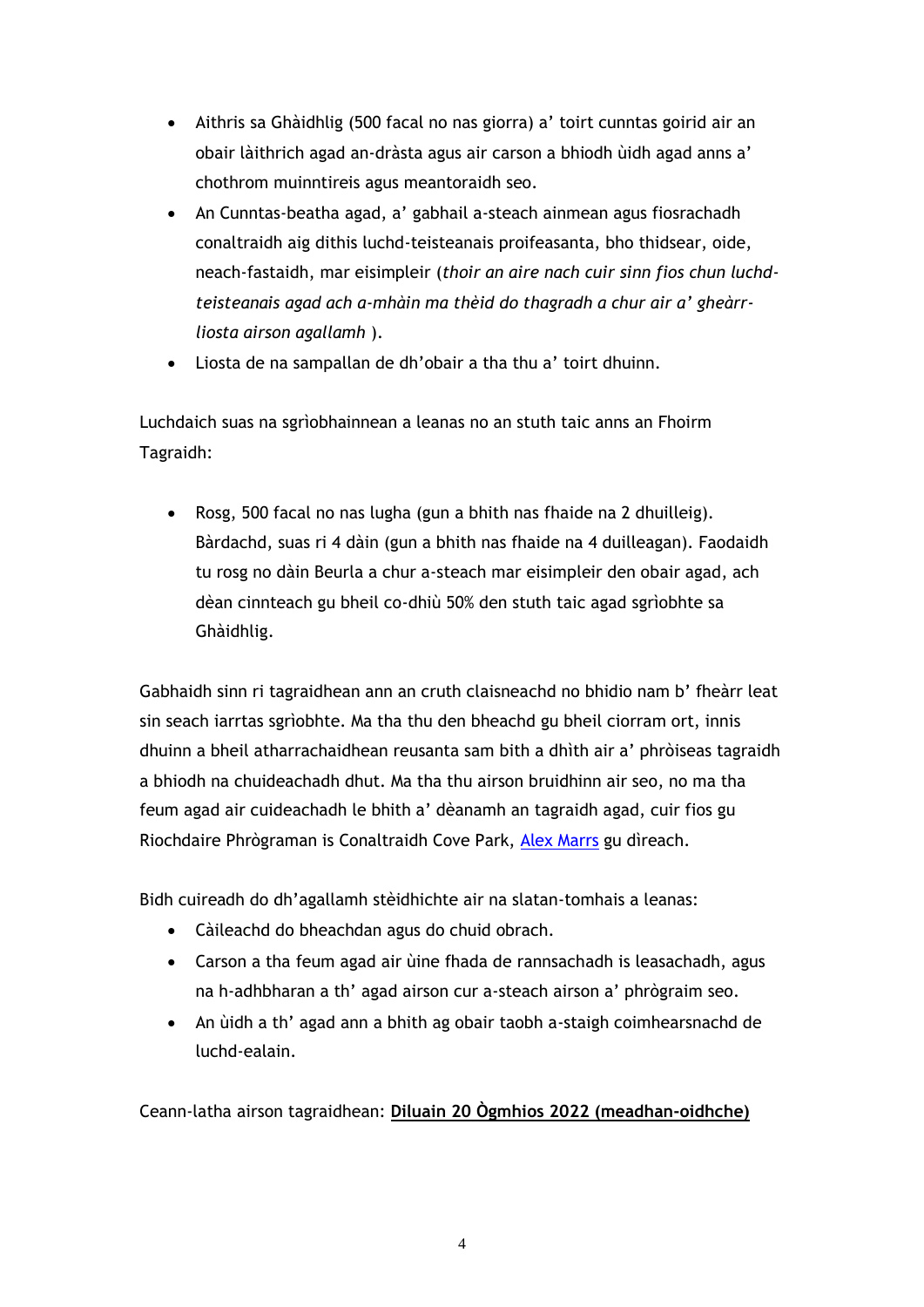Leigidh sinn fios gun d' fhuair sinn an tagradh agad cho luath 's a gheibhear e. Bidh ceangal san fhios-freagairt againn ris an fhoirm sgrùdaidh Co-ionannachd, Iomadachd is In-ghabhail gun urra againn. Bhiomaid nur comainn nan lìonadh sibh seo. Mura faigh thu am fios-freagairt seo, cuir fios gu Cove Park gu dìreach gus dearbhadh gun d' fhuaras an tagradh agad.

Nithear geàrr-liosta de na h-iarrtasan airson agallamh le Cove Park agus Comhairle nan Leabhraichean còmhla ris a' chomhairliche bhon taobh a-muigh agus Rody Gorman a bha air muinntireas aig Cove Park.

Thèid fios a chur chun a h-uile tagraiche an deach an tagradh aca a chur air a' gheàrr-liosta airson agallamh ro **Dihaoine 24 Ògmhios 2022**. Thèid agallamhan a chumail tro Zoom san t-seachdain a' tòiseachadh **Diluain 27 Ògmhios 2022**. Air a' phannal agallaimh bidh buill de sgiobaidhean Cove Park agus **Comhairle nan Leabhraichean**, agus comhairliche prògraim.

Tha sinn airson gum bi na cothroman muinntireis, na prògraman agus na goireasan againn fosgailte, in-ghabhalach agus fàilteachail do na h-uile. Tha sinn a' dèanamh ath-sgrùdadh aig an àm seo air mar a dh'obraicheas sinn a dh'ionnsaigh barrachd co-ionannachd taobh a-staigh gach ìre den bhuidhinn againn agus thar gach prògraim.

Tha sinn gu gnìomhach a' brosnachadh thagraidhean bho gach cùl-raon agus coimhearsnachd, bho dhaoine a tha eadar-mheasgte a thaobh cinnidh, daoine air a bheil ciorram, agus a h-uile duine nach robh air an riochdachadh gu leòr gu heachdraidheil taobh a-staigh na roinne cultarail. Tha e na rùn dhuinn an sòisealtas air fad a riochdachadh nas fheàrr sa phrògram againn a thaobh cinneadh, creideamh, comas, gnè, taobhadh-fèise, aois agus inbhe shòisio-eaconamach.

Thoir an aire: stòraidh sinn tagraidhean gu dealanach airson bhliadhna. Cha tèid an dàta a tha san tagradh agad a chleachdadh airson adhbhar sam bith ach a bhith a' cruthachadh geàrr-liosta, a' ruith agus a' measadh a' phrògraim. Cha toir sinn d' fhiosrachadh gu treas pàrtaidhean sam bith gun chead fhaighinn bhuat.

B' fheàrr leinn gun tagraidhean fhaighinn tron phost. Ach, ma tha thu airson stuthan a bharrachd a chur a-steach, leithid catalogan, leis an iarrtas agad nach